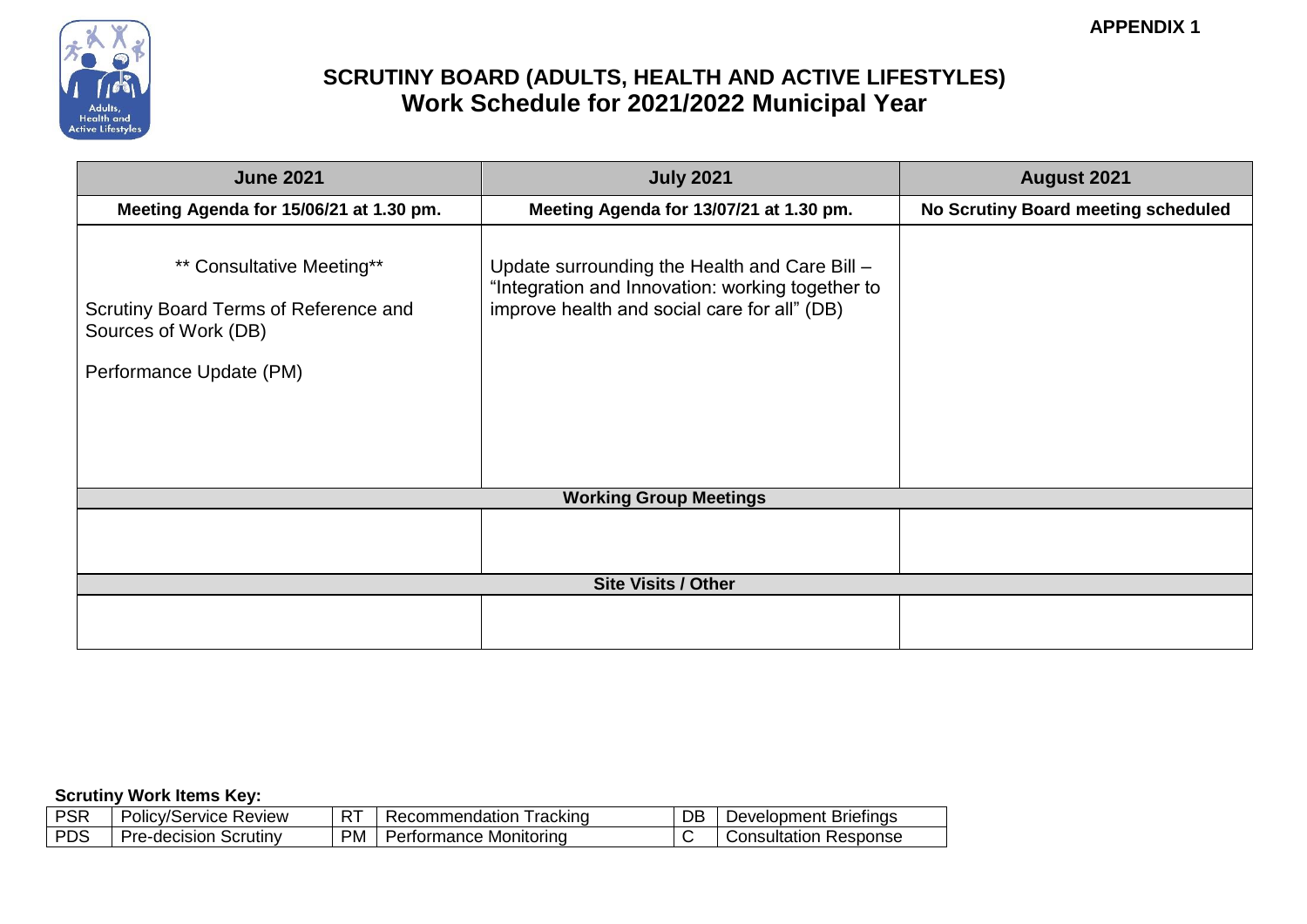

| September 2021                          | October 2021                            | November 2021                           |
|-----------------------------------------|-----------------------------------------|-----------------------------------------|
| Meeting Agenda for 07/09/21 at 1.30 pm. | Meeting Agenda for 05/10/21 at 1.30 pm. | Meeting Agenda for 16/11/21 at 1.30 pm. |
|                                         |                                         |                                         |
|                                         |                                         |                                         |
|                                         |                                         |                                         |
|                                         |                                         |                                         |
|                                         |                                         |                                         |
|                                         |                                         |                                         |
|                                         |                                         |                                         |
|                                         |                                         |                                         |
|                                         |                                         |                                         |
|                                         | <b>Working Group Meetings</b>           |                                         |
|                                         |                                         |                                         |
|                                         |                                         |                                         |
|                                         | <b>Site Visits / Other</b>              |                                         |
|                                         |                                         |                                         |
|                                         |                                         |                                         |

| <b>PSR</b> | <b>Review</b><br>/Service<br>ہر<br>olic'<br>'., | $\mathbf{r}$<br>ь | rackind<br>commendation<br>. ചറ~ | DB | <b>Briefings</b><br>Jevelopment |
|------------|-------------------------------------------------|-------------------|----------------------------------|----|---------------------------------|
| <b>PDS</b> | Scrutiny<br>Pre-decision                        | <b>PM</b>         | Monitorina<br>ormance            |    | <b>esponse</b><br>Consultation  |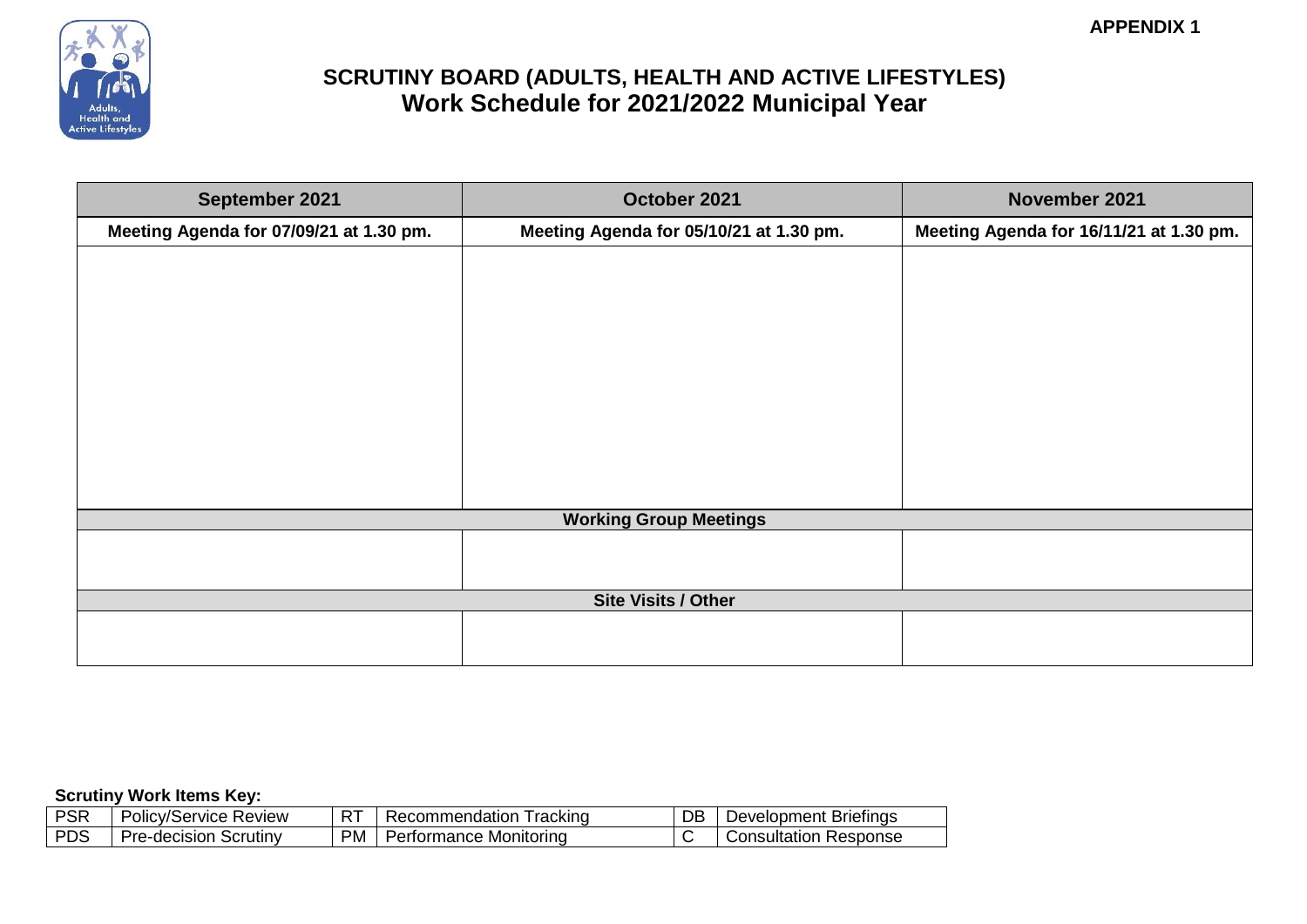

| December 2021                       | January 2022                                                                                                  | February 2022                           |
|-------------------------------------|---------------------------------------------------------------------------------------------------------------|-----------------------------------------|
| No Scrutiny Board meeting scheduled | Meeting Agenda for 11/01/022 at 1.30 pm.                                                                      | Meeting Agenda for 08/02/22 at 1.30 pm. |
|                                     | Performance report (PM)<br><b>Financial Health Monitoring (PSR)</b><br>2022/23 Initial Budget Proposals (PDS) |                                         |
|                                     | <b>Working Group Meetings</b>                                                                                 |                                         |
|                                     |                                                                                                               |                                         |
|                                     | <b>Site Visits / Other</b>                                                                                    |                                         |
|                                     |                                                                                                               |                                         |

| non<br>эĸ  | D <sub>0</sub><br>$\cdots$<br>∼<br>tv/Service<br>Review<br>olic | $-$<br>ь | racking<br>.:ommendation<br>ഛ | <u>r</u> | <b>Briefings</b><br>Development ' |
|------------|-----------------------------------------------------------------|----------|-------------------------------|----------|-----------------------------------|
| <b>PDS</b> | Scrutiny<br>مہرا<br>re-decision                                 | PM.      | Monitorina<br>*ormance_       |          | Consultation<br><b>Response</b>   |